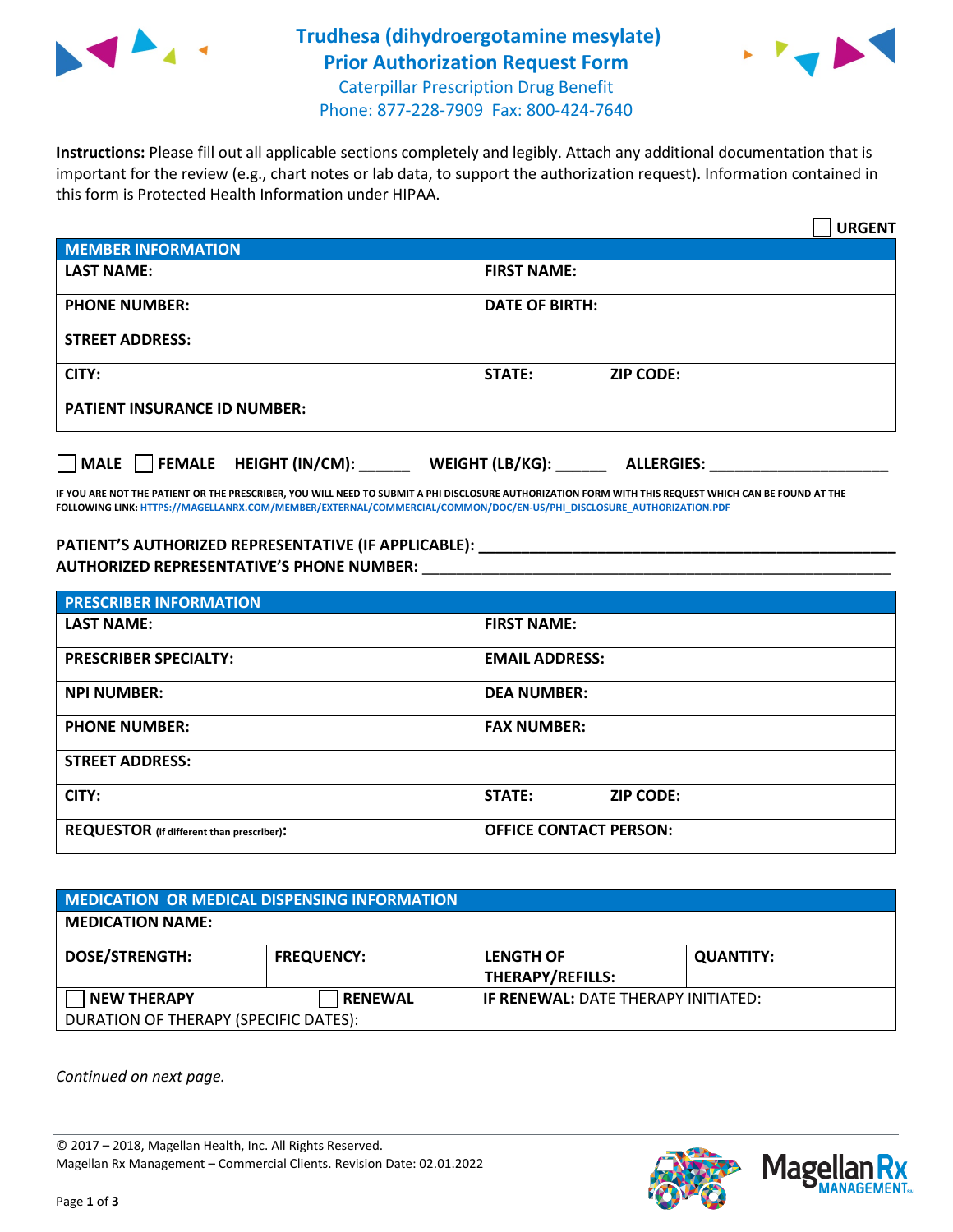



| MEMBER'S LAST NAME: NAME:                                                                                                                                                                                                                                                                                                                                                                                                                                                                                                                                                                                                                                                                                                                                                    | MEMBER'S FIRST NAME:                                                                                                                                                                                                                                                                                                                                                                                                                                   |                                                       |  |  |
|------------------------------------------------------------------------------------------------------------------------------------------------------------------------------------------------------------------------------------------------------------------------------------------------------------------------------------------------------------------------------------------------------------------------------------------------------------------------------------------------------------------------------------------------------------------------------------------------------------------------------------------------------------------------------------------------------------------------------------------------------------------------------|--------------------------------------------------------------------------------------------------------------------------------------------------------------------------------------------------------------------------------------------------------------------------------------------------------------------------------------------------------------------------------------------------------------------------------------------------------|-------------------------------------------------------|--|--|
|                                                                                                                                                                                                                                                                                                                                                                                                                                                                                                                                                                                                                                                                                                                                                                              | 1. HAS THE PATIENT TRIED ANY OTHER MEDICATIONS FOR THIS CONDITION?                                                                                                                                                                                                                                                                                                                                                                                     | <b>NO</b><br>YES (if yes, complete below)             |  |  |
| <b>MEDICATION/THERAPY (SPECIFY</b><br>DRUG NAME AND DOSAGE):                                                                                                                                                                                                                                                                                                                                                                                                                                                                                                                                                                                                                                                                                                                 | <b>DURATION OF THERAPY (SPECIFY</b><br>DATES):                                                                                                                                                                                                                                                                                                                                                                                                         | <b>RESPONSE/REASON FOR</b><br><b>FAILURE/ALLERGY:</b> |  |  |
| <b>2. LIST DIAGNOSES:</b>                                                                                                                                                                                                                                                                                                                                                                                                                                                                                                                                                                                                                                                                                                                                                    |                                                                                                                                                                                                                                                                                                                                                                                                                                                        | <b>ICD-10:</b>                                        |  |  |
| $\Box$ Acute treatment of migraine with or without aura in adults                                                                                                                                                                                                                                                                                                                                                                                                                                                                                                                                                                                                                                                                                                            |                                                                                                                                                                                                                                                                                                                                                                                                                                                        |                                                       |  |  |
| □ Other diagnosis: ____________________ICD-10__________________________________                                                                                                                                                                                                                                                                                                                                                                                                                                                                                                                                                                                                                                                                                              |                                                                                                                                                                                                                                                                                                                                                                                                                                                        |                                                       |  |  |
| PRIOR AUTHORIZATION.                                                                                                                                                                                                                                                                                                                                                                                                                                                                                                                                                                                                                                                                                                                                                         | 3. REQUIRED CLINICAL INFORMATION: PLEASE PROVIDE ALL RELEVANT CLINICAL INFORMATION TO SUPPORT A                                                                                                                                                                                                                                                                                                                                                        |                                                       |  |  |
| <b>Clinical Information:</b>                                                                                                                                                                                                                                                                                                                                                                                                                                                                                                                                                                                                                                                                                                                                                 |                                                                                                                                                                                                                                                                                                                                                                                                                                                        |                                                       |  |  |
| Does the patient have a diagnosis of acute migraines? $\Box$ Yes $\Box$ No<br>П.<br>Does the patient have documented clinical rationale explaining why they cannot take oral triptans (chart documentation<br>П<br>required) for?<br>Evidence of nausea and/or vomiting (not to be listed on the PA Form) $\Box$ Yes $\Box$ No<br>$\circ$<br>Patient has already failed at least two different oral triptans $\Box$ Yes $\Box$ No<br>$\circ$<br>Patient has one of the following absolute contraindications to use of triptans: ischemic heart disease, ischemic<br>$\circ$<br>bowel disease, cerebrovascular disease, peripheral vascular disease, cardiac conduction pathway disorder,<br>hemiplegic migraines, basilar migraines, or severe hepatic impairment □ Yes □ No |                                                                                                                                                                                                                                                                                                                                                                                                                                                        |                                                       |  |  |
| Has the patient tried a nasal triptan? $\Box$ Yes $\Box$ No<br>П                                                                                                                                                                                                                                                                                                                                                                                                                                                                                                                                                                                                                                                                                                             |                                                                                                                                                                                                                                                                                                                                                                                                                                                        |                                                       |  |  |
| If renewal:<br>Patient continues to meet the above criteria<br>H.<br>Are there any other comments, diagnoses, symptoms, medications tried or failed, and/or any other information the<br>physician feels is important to this review?                                                                                                                                                                                                                                                                                                                                                                                                                                                                                                                                        |                                                                                                                                                                                                                                                                                                                                                                                                                                                        |                                                       |  |  |
|                                                                                                                                                                                                                                                                                                                                                                                                                                                                                                                                                                                                                                                                                                                                                                              |                                                                                                                                                                                                                                                                                                                                                                                                                                                        |                                                       |  |  |
| Please note: Not all drugs/diagnosis are covered on all plans. This request may be denied unless all required<br>information is received.<br>ATTESTATION: I attest the information provided is true and accurate to the best of my knowledge. I understand that<br>the Health Plan, insurer, Medical Group or its designees may perform a routine audit and request the medical<br>information necessary to verify the accuracy of the information reported on this form.                                                                                                                                                                                                                                                                                                    |                                                                                                                                                                                                                                                                                                                                                                                                                                                        |                                                       |  |  |
|                                                                                                                                                                                                                                                                                                                                                                                                                                                                                                                                                                                                                                                                                                                                                                              |                                                                                                                                                                                                                                                                                                                                                                                                                                                        |                                                       |  |  |
| and arrange for the return or destruction of these documents.                                                                                                                                                                                                                                                                                                                                                                                                                                                                                                                                                                                                                                                                                                                | CONFIDENTIALITY NOTICE: The documents accompanying this transmission contain confidential health information that is legally privileged. If<br>you are not the intended recipient, you are hereby notified that any disclosure, copying, distribution, or action taken in reliance on the contents<br>of these documents is strictly prohibited. If you have received this information in error, please notify the sender immediately (via return FAX) |                                                       |  |  |